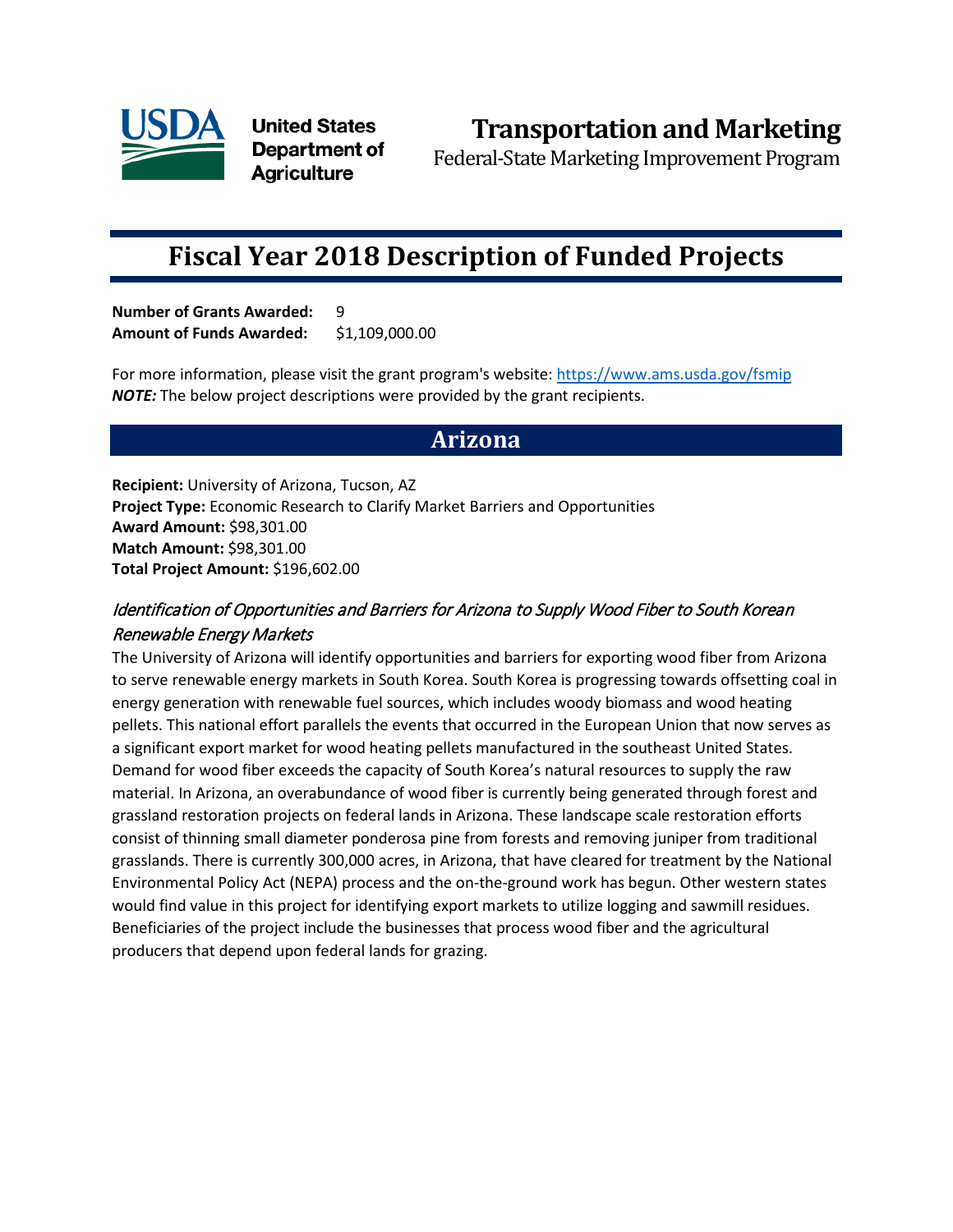# **Colorado**

**Recipient:** Colorado State University, Fort Collins, CO **Project Type:** Economic Research to Clarify Market Barriers and Opportunities **Award Amount:** \$136,600.00 **Match Amount:** \$213,036.00 **Total Project Amount:** \$349,636.00

## Emerging Market Opportunities for Colorado Craft Beverages: How will Access to Grocery and Convenience Stores Influence Consumer Choices, Marketing Strategies, and Supply Chains?

The craft beverage industry in Colorado has an economic impact upwards of \$3 billion, generating significant demand for high value agricultural products. As of January 2019, a broader set of grocery and convenience stores will start selling full strength beer, and wine and spirits will later follow suit. Although new channels represent a great opportunity for craft brewers, distribution via grocery and convenience stores presents additional strategic complexities. Colorado State University (CSU) will help managers navigate the change by helping craft brewers to prepare, reposition, and organize to enter new marketing channels. First, CSU will compile producer, distribution and consumer data via survey and interviews to generate a complete picture of the existing distribution chain, and how it will likely evolve under the new regulations. Based on these findings, CSU will identify a set of viable strategies based on successful firms in Colorado or states that experienced a similar transition, with a particular focus on how they are balancing new markets with continued sales opportunities at independently- or franchise-owned retailers. Finally, CSU will disseminate research and engage industry stakeholders in three workshops designed to inform managers and help them shape or refine profitable marketing strategies for a diverse range of buyers and marketing outlets.

# **Michigan**

**Recipient:** Michigan State University, East Lansing, MI **Project Type:** Economic Research to Clarify Market Barriers and Opportunities **Award Amount:** \$34,645.00 **Match Amount:** \$34,645.00 **Total Project Amount:** \$69,290.00

#### An Assessment of Manure-based Compost Markets in Michigan

Michigan State University will complete an updated statewide comprehensive compost market assessment that results in information Michigan farmers can use to make informed financial decisions on making compost from manure and other agricultural by-products that result in increased farm income. The study employs a mail survey to solicit information from three groups – farmers, landscapers, and nursery operators. Individuals receiving a survey from these three groups will be selected using the stratified random sampling method. An updated version of and expert-validated survey instrument containing dichotomous, multiple answer types, of Likert scales, and open-ended questions will be employed for the study. The findings of this descriptive study will be the basis for a series of workshops to be held across the state where farmers learn how to make compost to sell into one or more of the markets identified by the compost market assessment report. It is anticipated that about thirty farmers who attend the workshops will assess the economic risk in establishing a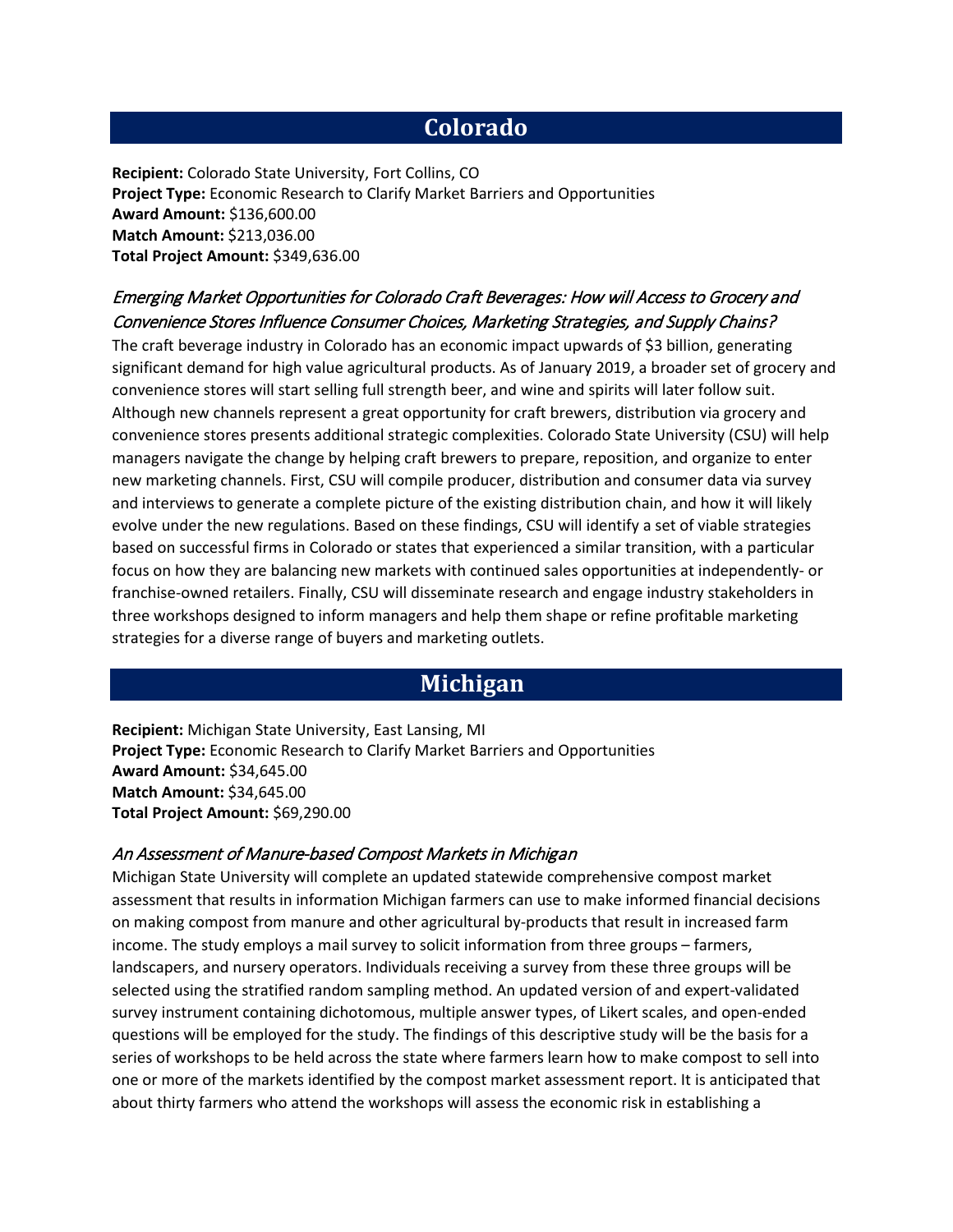composting operation on their own farm. Profitability on 15 of those farms is expected to be enhanced by 10% without environmental consequences. The study will also determine the volume of carbon sources available for compost production in the state by conducting a web-based survey of equine operations in Michigan and extracting carbon source data from the Michigan Forest Biofuels Research and Michigan Waste Biomass Inventory to Support Renewable Energy Development websites.

**Recipient:** Michigan State University, Ingham, MI **Project Type:** Economic Research to Clarify Market Barriers and Opportunities **Award Amount:** \$185,700.00 **Match Amount:** \$185,702.17 **Total Project Amount:** \$371,402.17

#### Maximizing Marketing Returns to Animal Welfare Practices and Biotechnology in Animal **Agriculture**

Producers are facing a changing marketplace for food and agricultural products. Consumers are increasingly sensitive to the practices employed in the production of livestock and dairy products, not just the characteristics of the products themselves. In particular, practices related to farm animal welfare and the use of biotechnology in food production are gaining attention. Given the costs invariably incurred in changing any operation or adopting new technologies, there is a critical need for producers to understand the magnitude of the marketing opportunities represented by consumer reactions towards meat and dairy products produced with special attention to animal welfare and biotechnology. With the support and partnership of industry stakeholders, Michigan State University will use experimental methods to conduct economic research to clarify marketing barriers and opportunities in animal agriculture. The goal of this project is to increase the profitability of U.S. animal agriculture industries by informing production decisions based on consumer acceptance and demand for production practices. Supporting objectives include: 1) characterize the current environment surrounding farm animal welfare laws and regulations governing genetic modification of livestock; 2) assess consumer demand for on-farm production practices and acceptance of biotechnology in the production of livestock and dairy products in the presence of information; 3) communicate findings to industry through an integrated outreach program, specifically designed for the pork and dairy industries, to enable informed decision-making. This project benefits from the expertise of the research team in the areas of economics and consumer behavior and input from animal agriculture stakeholders.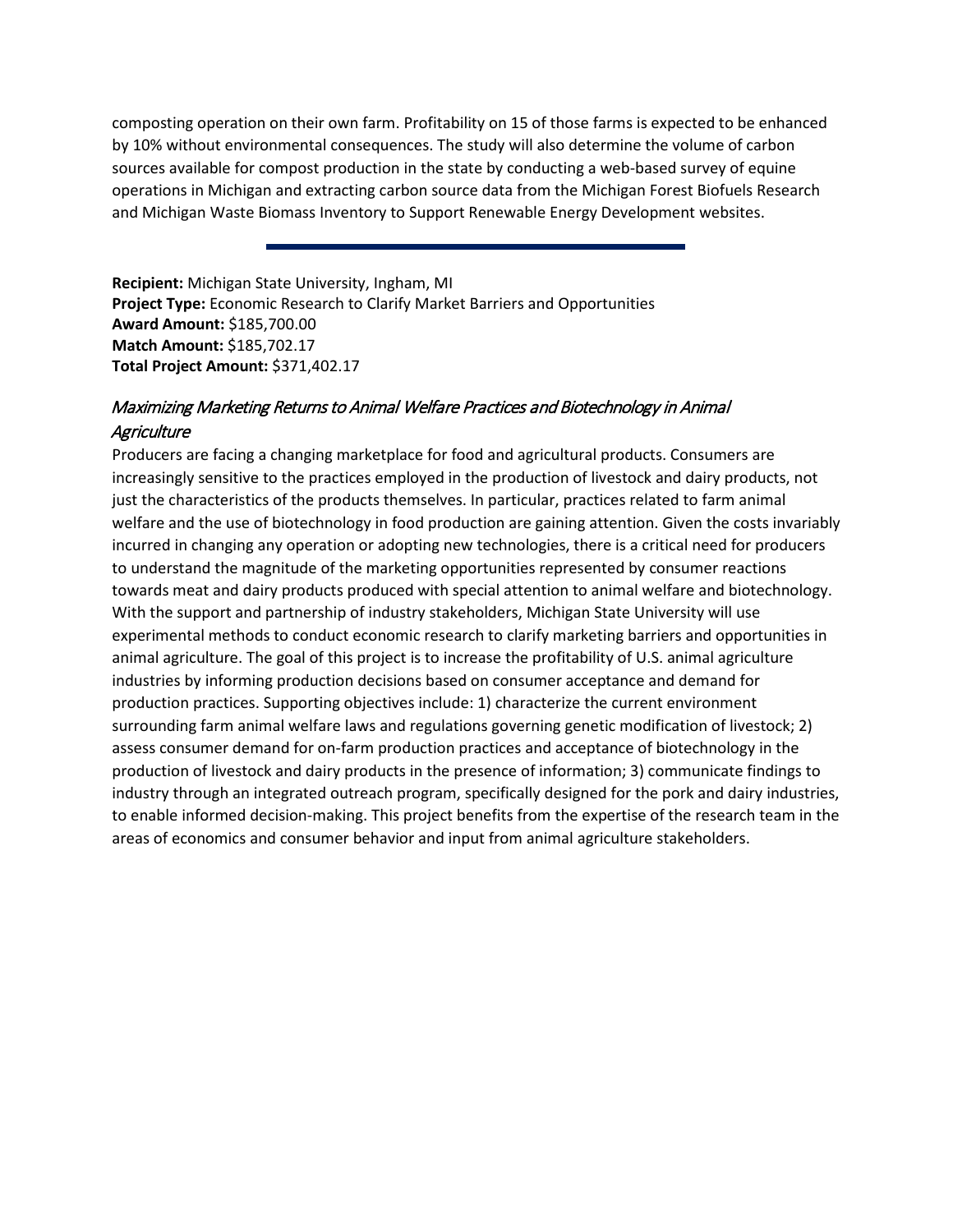# **New York**

**Recipient:** New York State Department of Agriculture and Markets, Albany, NY **Project Type:** Economic Research to Clarify Market Barriers and Opportunities **Award Amount:** \$144,149.00 **Match Amount:** \$311,000.00 **Total Project Amount:** \$455,149.00

### The Mighty Concord: Improving NY Grape Growers' and Processors' Bottom-line by Identifying Marketing Barriers and Creating Opportunities

New York's Concord grape industry is an important part of the State's agricultural landscape. Graperelated production activities support nearly 2,000 jobs and contribute \$340 million in total economic impact. New York is the second largest Concord grape producer in the country, and the Lake Erie Grape Belt, known as "America's Grape Country," is the largest contiguous Concord grape-growing region in the world. In this state, nothing is as American as apple pie, except for Concord Grape pie. Unfortunately, significant economic factors have collided to put this industry at risk. Recent declines in the consumption of juice, coupled with an over-supply of grapes, have led to financial challenges for Concord grape growers. The New York State Department of Agriculture and Markets intends to increase the profitability of the State's 800-plus Concord grape growers, regional grape juice cooperatives and manufacturers. The State will partner with Cornell University to achieve this goal by creating new uses for Concords and conducting economic market research to better understand supply chain issues, emerging market opportunities and consumer preferences. Leveraging the acquisition of new technology at Cornell's Food Venture Center that allow for novel processing methods, researchers will work to create new, value-added, minimally processed products. Simultaneously, researchers in Cornell's Dyson School of Applied Economics, will conduct consumer- focused research on these new products that will drive product development and influence commercialization and marketing. Additionally, the research team will conduct a comprehensive market channel and supply chain analysis to make practical recommendations on how to position the industry to take advantage of market opportunities.

# **Rhode Island**

**Recipient:** Rhode Island Department of Environmental Management, Providence, RI **Project Type:** Cooperative Development **Award Amount:** \$50,500.00 **Match Amount:** \$60,749.10 **Total Project Amount:** \$111,249.10

## Maximizing the Potential of Institutional Markets for Rhode Island Farms, Fisheries, and Food Processors: Implementing, Evaluating, and Communicating Best Practices

The institutional food market is large, with a stable core of buyers and consistent buying patterns. Transitioning even a small percentage of the dollars spent on food at Rhode Island institutions to local providers would make a big difference for the state's economy, especially farmers, fishermen, and processors. The Rhode Island Department of Environmental Management will grow new local supply chains for institutions in the state via a process of supply chain facilitation, targeted training, and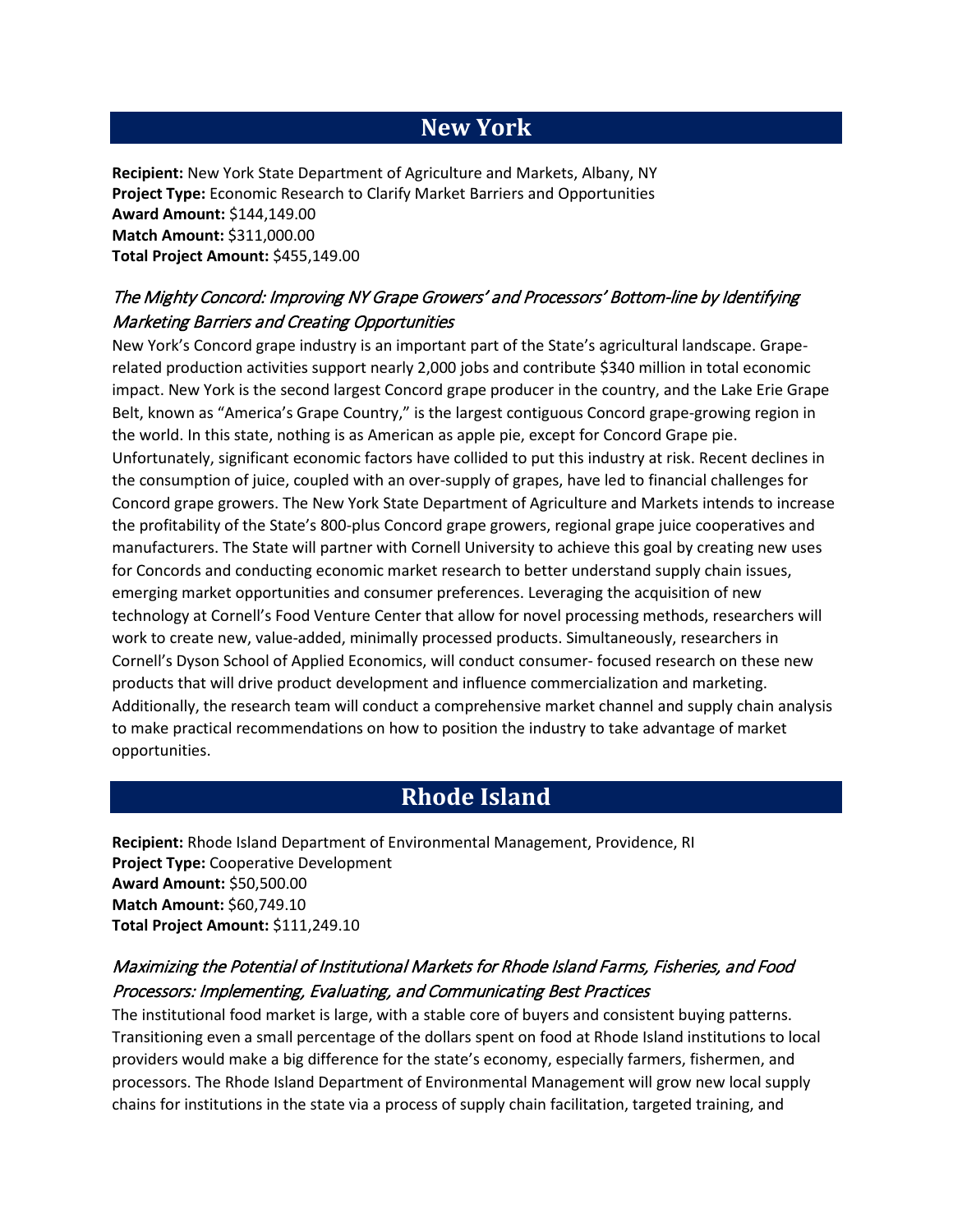marketing opportunities. The project will be completed in collaboration with other state-led local food initiatives and will result in: (1) building new local food supply chains via one-on-one supply chain facilitation, (2) educating key decision-makers across the supply chain via a series of targeted trainings, and (3) hosting Meet-the-Buyer events geared toward facilitating connections between Rhode Island farmers, fisheries, and processors and institutional buyers. The program will be rigorously evaluated in terms of both process and outcome indicators. Indicators tracked will include, but not be limited to, number of farms, fisheries, and local food processors with new sales to institutions; number of institutions with new purchases from local food providers, number of new contracts between participating institutions and local food providers, and dollar amount in new sales. Findings will be communicated to audiences at the state level including at the 2020 Rhode Island Food Summit, the state legislature Agriculture Day event, and via a written report distributed via the Department of Environmental Management and the Rhode Island Food Policy Council websites and social media platforms.

## **Tennessee**

**Recipient:** The University of Tennessee, Knoxville, TN **Project Type:** Economic Research to Clarify Market Barriers and Opportunities **Award Amount:** \$181,677.00 **Match Amount:** \$181,784.00 **Total Project Amount:** \$363,461.00

#### Market Feasibility Assessment for Hard Cider Production and Sales from Tennessee

Craft hard ciders are one of fastest growing segments in the beverage sector. Despite their popularity, Tennessee only has seven hard cider makers. Craft hard cider making could provide a business opportunity for small business entrepreneurs, for example startups or existing wineries, to open cideries and for apple orchard growers to provide cider apples to a growing craft industry or add value through an on-farm cidery. The University of Tennessee will assess the market feasibility for Tennessee craft hard ciders and cider apples, and educational materials, including decision tools, to assist business decision- makers with interest in craft hard cider-making and cider apple production in Tennessee. Three surveys will provide information regarding this emerging market with a) respect to consumers' preferences for a locally produced craft hard cider, b) retail sellers' product preferences for selling local craft hard ciders, and c) winery and orchard fruit growers' interest in producing cider apples and/or onfarm cider-making. A feasibility analysis for Tennessee craft hard ciders will be conducted incorporating survey results including pricing, volumes, demographics, retailer needs, and producer/grower interest. Budgets for cider apple production (including heirloom varieties) and craft hard cider-making will be constructed including the costs of an on-farm operation versus selling through other retail outlets. Cider apple production and cider making budget spreadsheet-based decision tools will be developed. Educational materials will include instructional documentation for the spreadsheets and startup guides to craft cider production and cidermaking that incorporate financial, risk, marketing, and regulatory and legal aspects of cider making.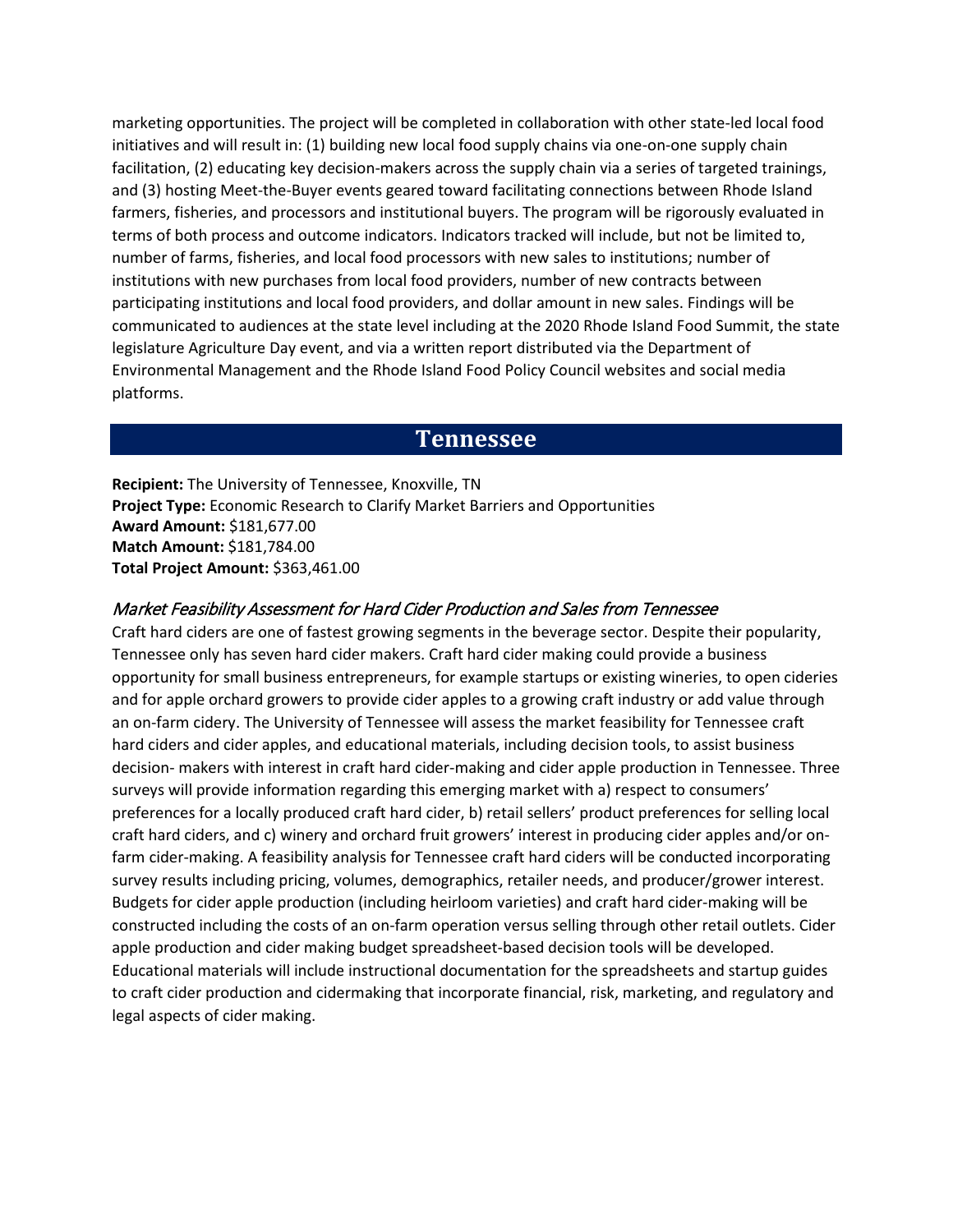# **Texas**

**Recipient:** Texas Tech University, Lubbock, TX **Project Type:** Economic Research to Clarify Market Barriers and Opportunities **Award Amount:** \$145,740.00 **Match Amount:** \$145,740.00 **Total Project Amount:** \$291,480.00

#### Consumers' Perceptions and Preferences for U.S. and Texas Beef in International Markets

Accounting for about \$160 billion in total value of output (production or sales) and generating close to one million jobs, the cattle production industry is a very important component of the U.S. economy. Beef production is also a very important component of Texas history and economy. Cattle ranching in the state dates back to as early as the 1690. Texas has also the most cattle in the country. The cattle and calves inventory in Texas in 2015 totaled 11.8 million (about 13% of all the cattle in the United States). The U.S. beef industry faces several challenges including a decline in domestic beef consumption and international competition for export markets. A potential strategy to overcome these challenges is the promotion of U.S. beef products in domestic and international markets. In this study, Texas Tech University will explore the use of "U.S." country of origin and "Texas" geographic indication information for consumer advertising of beef products from cattle raised in this state. The project will develop and apply a theoretical framework and instruments (i.e., consumer surveys) for the evaluation of foreign consumers' perceptions and preferences for US and Texas beef products in the Mexican and Chinese markets. Results of this project can help to improve our understanding of the current status of Chinese and Mexican consumers' preferences for U.S. products relative to beef from other countries and for the design of marketing strategies and promotion campaigns aimed to improve the competitiveness of U.S. and Texas beef in foreign markets.

# **Vermont**

**Recipient:** Vermont Agency of Agriculture, Food & Markets, Montpelier, VT **Project Type:** Agricultural Product Development **Award Amount:** \$131,688.00 **Match Amount:** \$131,691.00 **Total Project Amount:** \$263,379.00

#### Creating Wealth through Marketing Vermont Agricultural Products: A Four Tiered Collaborative Approach

The Vermont Agency of Agriculture, Food, and Markets (VAAFM) will take a strategic approach to addressing market development, distribution, and marketing of products grown and made in the Green Mountain state. Through collaboration with multiple partners, VAAFM will be: effectively serving retail grocers, distributors, and producers in an effort increase total in-state sales; strengthening local and regional distribution channels; researching and developing opportunities for regional, national, and international sales of specialty cheese; and continuing to showcase the best Vermont has to offer at leading trade shows. Specifically, tasks include: retailer training and educational resource development; distribution system development; training technical assistance providers on the use of a distribution analysis tool; mixed pallet pilot for cheese; international market research; a buyers' mission; and, trade